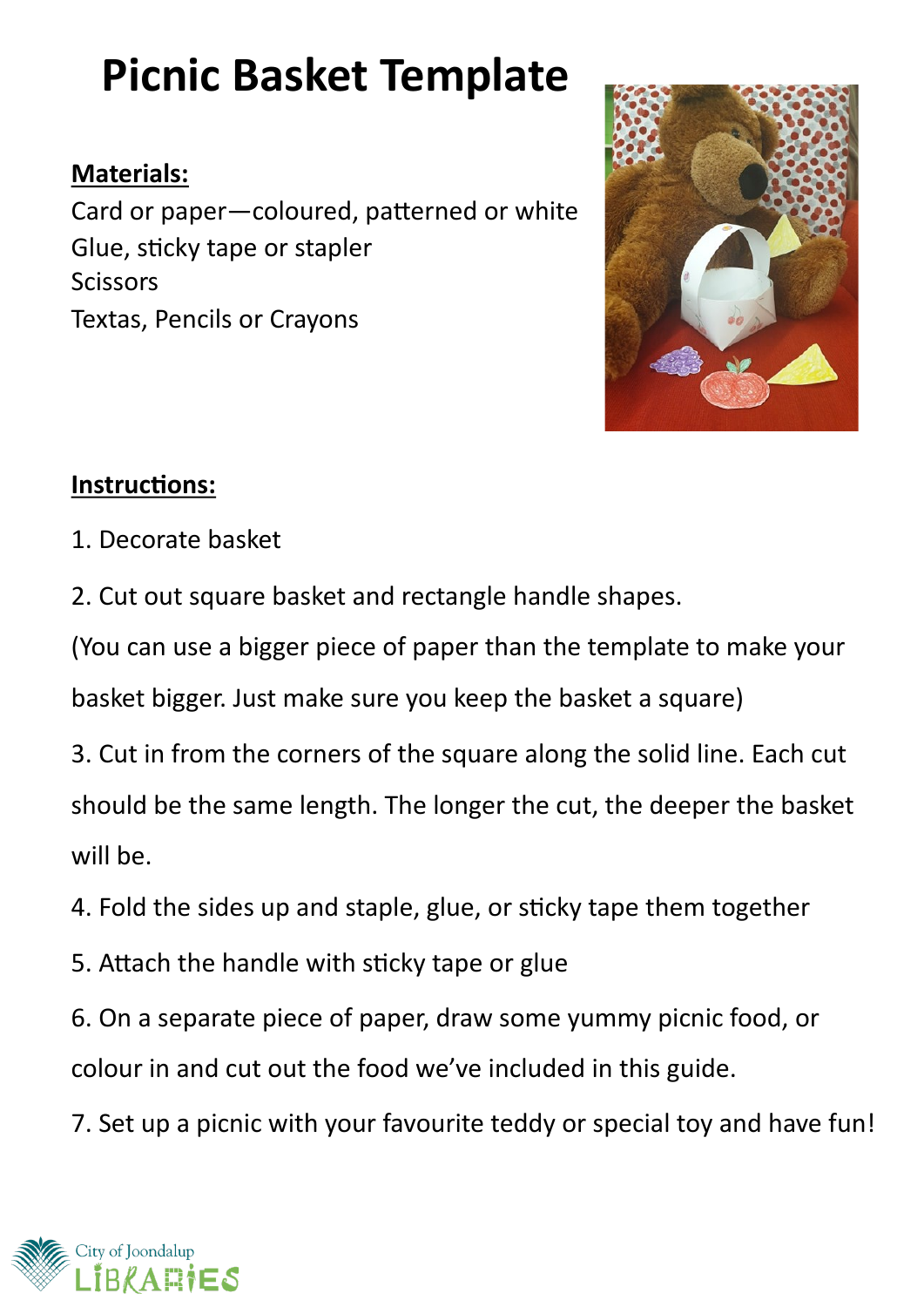### **Picnic Basket Template**